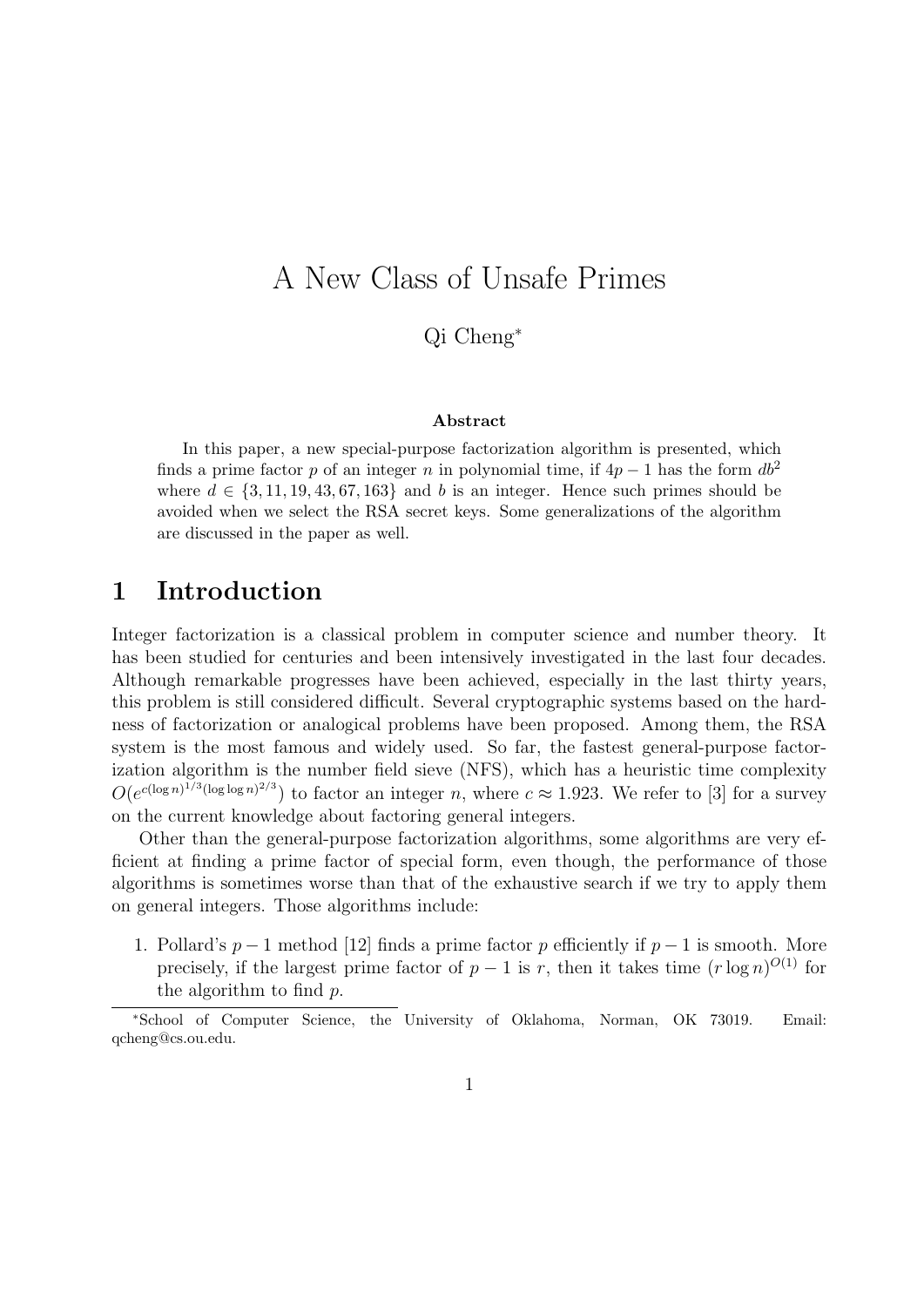- 2. Hugh Williams's  $p+1$  method [15] works well when  $p+1$  is smooth.
- 3. The Bach-Shallit cyclotomic polynomial method [1] extends the ideas in the  $p \pm 1$ algorithms. It finds a prime factor p of n efficiently if  $\phi_k(p)$  is smooth, where  $\phi_k$  is the k-th cyclotomic polynomial. This algorithm provides a unified presentation of a class of factorization algorithms, including the  $p\pm1$  methods. But its practical application is limited because when  $k > 2$ ,  $\phi_k(p)$  is much bigger than p, hence unlikely to be smooth.
- 4. Other than integers with special form prime factors, integers with certain prime power can also be efficiently factored. For example, Boneh and etc. [2] proposed an algorithm, which factors  $n = p^r q$  in polynomial time if p and q are primes and r is close to  $\log p$ .

To implement RSA cryptosystem, two large primes need to be selected and kept secret. The product of these two primes is made public. The security of this cryptosystem is destroyed if the adversary can factor the product. In order to avoid the  $p-1$  factorization. we should make sure that  $p-1$  contains at least one large prime factor, or better yet.  $p-1=2q$  with q a prime. A prime p is called safe, if  $\frac{p-1}{2}$  is also a prime.

We call n a RSA integer, if it is the product of two different primes. Given a prime  $p$ . if any of the  $p-1$ ,  $p+1$  or  $\phi_k(p)$  (k is small) is smooth, then a RSA integer with p as its prime factor can be factored efficiently. These primes are unsafe and should be avoided when we select RSA secret primes. In this paper, we report a new factorization algorithm and a new class of unsafe primes. Our main result is

**Theorem 1** Let integer  $n = pm$  with p a prime and m an integer. There exists a random algorithm finding p from n in time  $(\log n)^{O(1)}$  if p has forms  $(3b^2+1)/4$ ,  $(11b^2+1)/4$ ,  $(19b^2+$  $1)/4$ ,  $(43b^2 + 1)/4$ ,  $(67b^2 + 1)/4$  or  $(163b^2 + 1)/4$  with b an integer.

Our algorithm can be viewed as a variant of the elliptic curve factorization algorithm invented by Lenstra [9]. Let  $R = \mathbb{Z}/n\mathbb{Z}$ . In his algorithm, a random elliptic curve  $E/R$  with a point P on that curve is chosen. A large smooth number  $k$  is computed. Since the smooth bound B is usually set to be subexponential, computing  $k$  alone takes subexponential time. The order of  $E(\mathbf{F}_n)$  for some  $p|n$  is B-smooth with subexponential probability. In this case, computing  $kP$  usually reveals p. The idea in the algorithm originates from the p−1 method. As in the  $p-1$  method, smoothness plays an important role in Lenstra's algorithm. But the latter is a general-purpose factorization algorithm as oppose to the  $p-1$  method.

In our algorithm, we fix the set of elliptic curves and use  $n$  *itself* instead of a large smooth integer k as the multiplier. Our algorithm outputs a prime factor p of n, if  $E(\mathbf{F}_p)$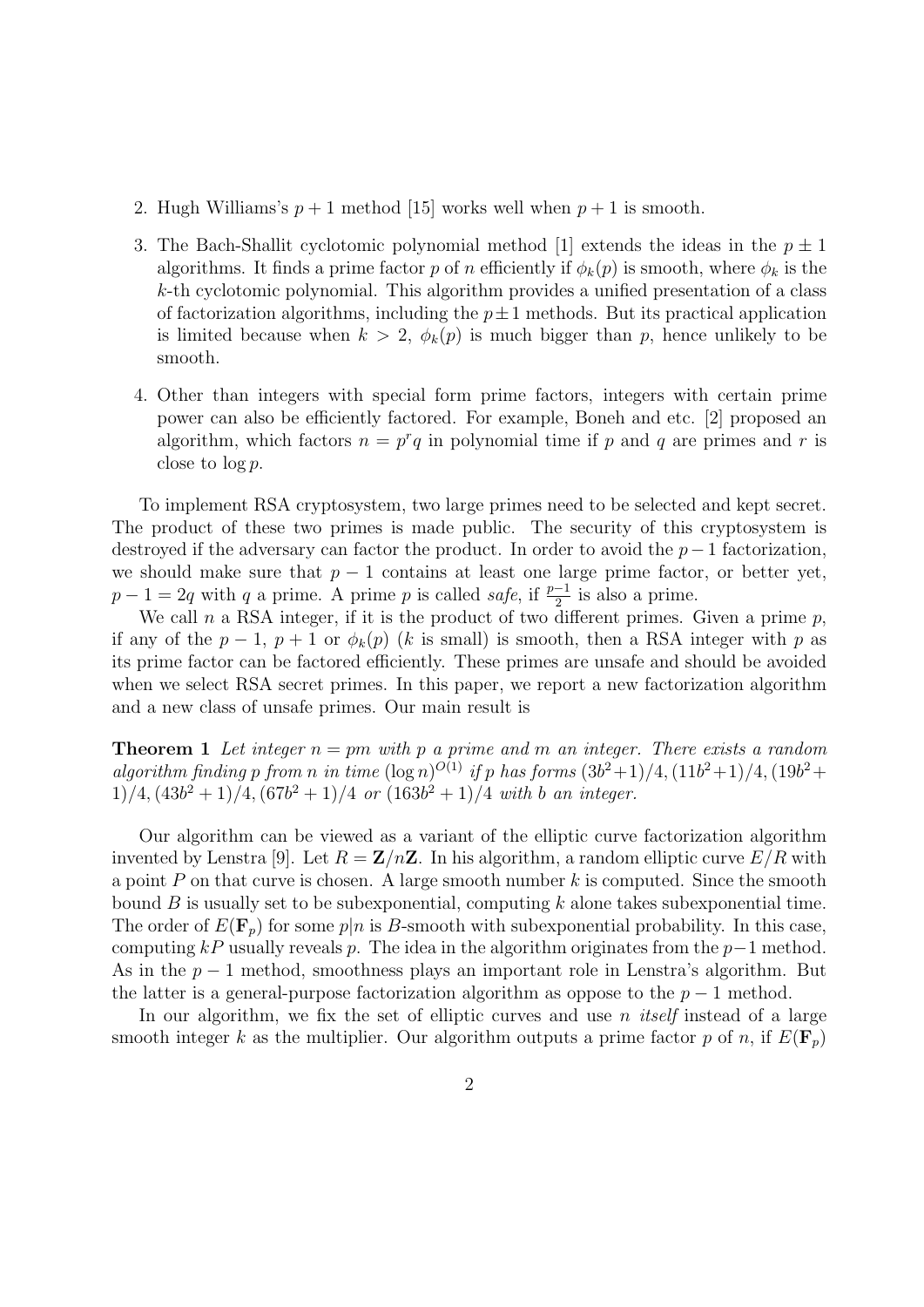has order exactly p. Since given an arbitrary elliptic curve, it is usually difficult to find a point on the curve modulo a composite number, it is important that we find a way to avoid working with points explicitly. Instead of computing a product of  $n$  and a point, we evaluate the *n*-th division polynomial on a randomly chosen integer  $x$ , which we hope is an x-coordinate of an  $\mathbf{F}_p$ -point on the E. A random integer becomes such an integer with probability about 1/2, which is an easy consequence of Hasse's Lemma. Computing the g.c.d. of n and the value of the division polynomial modulo n gives us the factorization of  $n$ .

We first consider the case when the set of elliptic curves is the rational elliptic curves with complex multiplications. For any curve E in this set, the primes p such that  $|E(\mathbf{F}_p)| = p$ can be described. They include every prime p such that  $4p - 1$  is a product of d and a square, where  $d \in \{3, 11, 19, 43, 67, 163\}$ . A RSA integer with prime factor of one of these forms can be factored in polynomial time by our algorithm. We call the algorithm  $4p-1$ method.

We can consider using the elliptic curves with small *j*-invariants and the hyperelliptic curves with small genus g as well. A hyperelliptic curve with Jacobian group of order  $p^g$ over  $\mathbf{F}_p$  can be used to factor any integer with prime factor p. Several interesting questions in number theory are raised: (1) Given a prime  $p$ , what are the (hyper)elliptic curves with Jacobian group of order  $p(p^g)$  over  $\mathbf{F}_p$ ? The question can help us pick safe primes free of  $4p-1$  attack. (2) Given a curve  $C/Q$  with genus g, how many primes p are there such that the reduction of C at p has Jacobian group of order  $p^g$  over  $\mathbf{F}_p$ ? In the elliptic curve case, the problem has been studied. We will review some results in Section 5. However, we are not aware of any results on the similar question about hyperelliptic curves.

The novelties of our algorithm includes (1) We use n as the multiplier. Using integers closely related to n is another possibility. (2) We avoid finding a point on the curve. This is very important since we need to work with a curve and its quadratic twist. Finding points on both curves is usually a very difficult problem. If one is satisfied with random polynomial time, then it is not necessary to know the y-coordinate of a point in order to factor an integer. We can evaluate the *n*-th division polynomial on a random integer.  $(3)$ Although our algorithm is derived from the elliptic curve factorization algorithm, it factors numbers with special form prime factors in polynomial time, without assuming any number theory conjecture. The time complexity of the algorithm doesn't rely on the abundance of smooth numbers, which is quite different from the classical factorization algorithm.

The drawback of our algorithm is that it seems hard to make it into a general purpose factorization algorithm.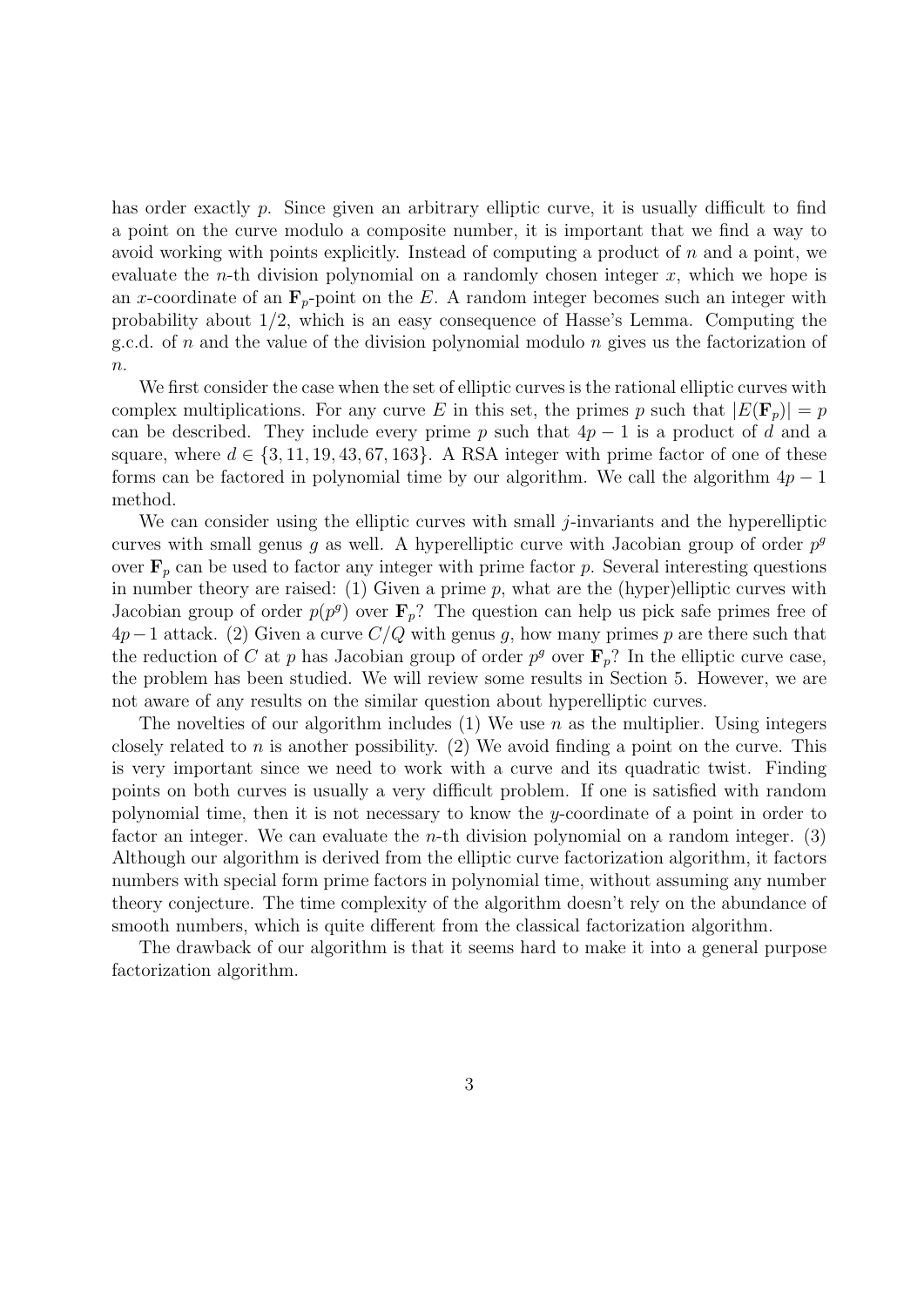### 2 Elliptic curves

An elliptic curve is a smooth cubic curve. Let k be a field. If the characteristic of k is neither 2 nor 3, we may assume that the elliptic curve is given by an equation of the form

$$
y^2 = x^3 + ax + b, \qquad a, b \in k.
$$

The discriminant of this curve is defined as  $\Delta = -16(4a^3 + 27b^2)$ , which is non-zero as the curve is smooth. For detailed information about elliptic curves, we refer to Silverman's book [14].

The j-invariant of the curve  $y^2 = x^3 + ax + b$  is defined as  $j = 1728 \frac{4a^3}{4a^3+2}$  $\frac{4a^3}{4a^3+27b^2}$ . Two elliptic curves with a same j-invariant are isomorphic over the algebraic closed field. For elliptic curves defined over a prime finite field  $\mathbf{F}_p$  with  $p > 3$ , two curves with a same j-invariant may not be isomorphic. If  $j \neq 0$  or 1728, there are exactly two isomorphic classes which have the same *j*-invariant, one can be represented by  $E_1 : y^2 = x^3 + kx + k$  and the other by  $E_c$ :  $y^2 = x^3 + c^2 kx + c^3 k$ , where  $k = \frac{27j}{4(1728-j)}$  and c is a quadratic nonresidue modulo p. The latter curve  $E_c$  is called the quadratic twist of the former one. It is not hard to see that  $|E_1(\mathbf{F}_p)| + |E_c(\mathbf{F}_p)| = 2p + 2$ . There are at most 6 isomorphic classes with  $j = 0$ , and at most 4 isomorphic classes with  $j = 1728$ .

Let p be a prime greater than 3. A non-supersingular elliptic curve  $E/\mathbf{F}_p$  has a complex multiplication by an order of a quadratic field  $K = \mathbf{Q}(\sqrt{-D})$ . Once we know D, it is very easy to count the points in  $E(\mathbf{F}_p)$ . First factor p over  $O_K$  as  $p = \pi \pi'$ . Then

$$
|E(\mathbf{F}_p)| = p + 1 \pm tr(\pi),
$$

where  $tr$  is the trace function. Deciding which one is the right answer can be accomplished by randomly picking a point on the curve and multiplying the point by one of the integers.

We are interested in the curves which have exactly  $p \mathbf{F}_p$ -points. Similar problem has been studied in [10]. If  $|E(\mathbf{F}_p)| = p$ , then its quadratic twist has  $p + 2 \mathbf{F}_p$ -points. See Table 1 for the list of integers  $D$ , the corresponding j-invariants of the curves whose complex multiplications are the maximal order in  $\mathbf{Q}(\sqrt{-D})$ , and the forms of the primes p such that at least one of the isomorphic classes of the curves has exactly  $p \mathbf{F}_p$ -points.

If  $p$  has one of the special forms in Table 1, we can easily construct an elliptic curve  $E/\mathbf{F}_p$  with exactly p  $\mathbf{F}_p$ -points. See [10] for the algorithm to decide the right isomorphic classes. When it comes to the factorization,  $p$  is unknown. It is impossible to check whether an integer is a quadratic residue modulo  $p$  or not. Fortunately the *j*-invariants of the curves do not depend on  $p$ , and one half of the integers are quadratic residues modulo  $p$ , the other half are quadratic non-residues modulo  $p$ . Hence we can still construct the right curves with probability about 1/2.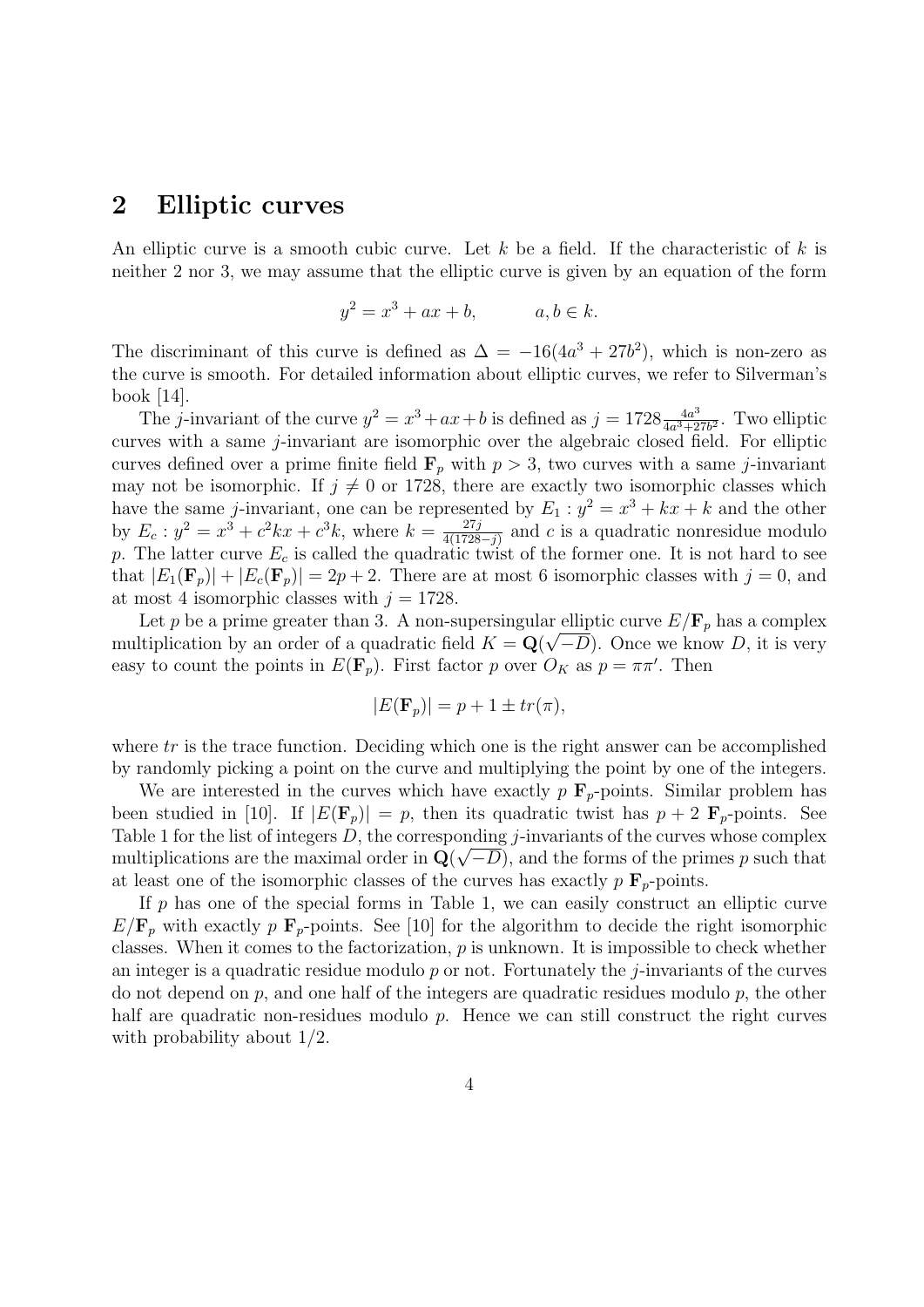|     | 1D                           | The form of $p$   |
|-----|------------------------------|-------------------|
| 3   |                              | $4p - 1 = 3b^2$   |
| 11  | $(-2^5)^3$                   | $4p - 1 = 11b^2$  |
| 19  | $(-2^5 * 3)^3$               | $4p - 1 = 19b^2$  |
| 43  | $(-2^5 * 3 * 5)^3$           | $4p - 1 = 43b^2$  |
| 67  | $(-2^5 * 3 * 5 * 11)^3$      | $4p - 1 = 67b^2$  |
| 163 | $(-2^6 * 3 * 5 * 23 * 29)^3$ | $4p - 1 = 163b^2$ |

Table 1: The primes of special forms

#### 3 Division polynomials

Let  $\mathcal{E}: y^2 = x^3 + ax + b$  be an elliptic curve over **Z**. The *n*-th division polynomial  $P_n(x)$  can be evaluated using only  $O(\log n)$  arithmetic operations (additions, subtractions and multiplications) from a, b and x, just like that  $nP$  can be computed using only  $O(\log n)$  point additions. Although the observation is implicitly stated in several places, for completeness we prove the following Lemma in this paper, as it is crucial to our algorithm.

**Proposition 1** For any integer  $n(> 0)$ ,  $P_n(x)$  can be computed by  $O(\log n)$  ring operations from a, b and x, where  $P_n$  is the n-th division polynomial of  $\mathcal{E}: y^2 = x^3 + ax + b$ .

*Proof:* The recursions for  $P_n^{\mathcal{E}}$  $_n^{\mathcal{E}}$  is

$$
P_1 = 1
$$
  
\n
$$
P_2 = 1
$$
  
\n
$$
P_3 = 3x^4 + 6ax^2 + 12bx - a^2
$$
  
\n
$$
P_4 = 2(x^6 + 5ax^4 + 20bx^3 - 5a^2x^2 - 4abx - 8b^2 - a^3)
$$
  
\n
$$
P_{4n+1} = 16(x^3 + ax + b)P_{2n+2}P_{2n}^3 - P_{2n-1}P_{2n+1}^3
$$
  
\n
$$
P_{4n+2} = P_{2n+1}(P_{2n+3}P_{2n}^2 - P_{2n-1}P_{2n+2}^2)
$$
  
\n
$$
P_{4n+3} = P_{2n+3}P_{2n+1}^3 - 16(x^3 + ax + b)P_{2n}P_{2n+2}^3
$$
  
\n
$$
P_{4n+4} = P_{2n+2}(P_{2n+4}P_{2n+1}^2 - P_{2n}P_{2n+3}^2)
$$

We deploy the dynamical programming technique in the computation. If we want to evaluate  $P_n(x)$ , we need to evaluate up to 5 division polynomials with indices around  $n/2$ , according to the recursion. For the same reason, in order to compute these 5 or less division polynomials, we need to compute up to 9 division polynomials with indices about  $n/4$ . However, this does not mean that the number of division polynomials we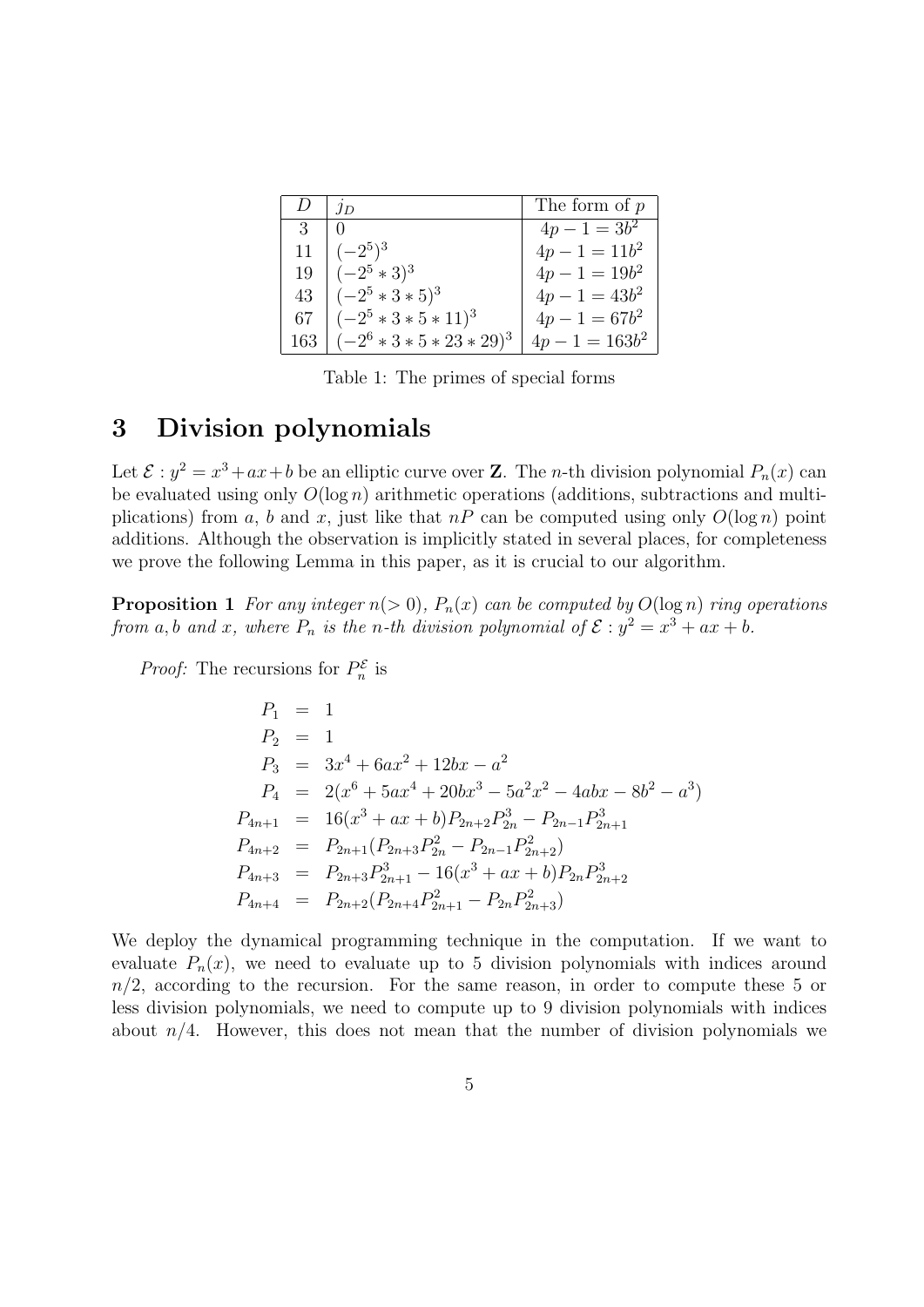need to evaluate grows unlimitedly as the recursion level increases. In fact, in order to evaluate the list of division polynomials  $P_i(x), P_{i+1}(x), \cdots, P_{i+j}(x)$ , we need to evaluate  $P_{[i/2]-2}, P_{[i/2]-1}, \cdots, P_{|(i+j)/2|+1}, P_{|(i+j)/2|+2}$ . If  $j \ge 10$ , the latter list is shorter than the former one. On the other hand, if  $j < 10$ , then the latter list is at most 10 polynomials long. Hence if we want to evaluate  $P_n(x)$ , we only go through log *n* recursion levels and we evaluate at most  $10 \log n$  number of  $P_i(x)$ 's. Evaluating any  $P_i(x)$  needs at most 9 more ring operations from the previously evaluated division polynomials. The overhead to compute  $P_1, P_2, P_3, P_4$  and  $16(x^3 + Ax + B)$  is less than 60 steps. The total number of arithmetic operations is thus less than  $90 \log n + 60$ .

Even when *n* is very large, we can still carry out the computation of  $P_n(x)$  if we do every operation modulo an integer  $m$ . The result can be used to factor  $m$ . The prime factors of  $P_n(x)$  forms a subset of all the primes such that the reduction curves at those primes have order dividing n over the prime finite field. The next proposition follows easily from the definition of torsion points.

**Proposition 2** Let  $\mathcal{E}: y^2 = x^3 + ax + b$  be an elliptic curve defined over **Z**. Assume that  $\mathcal E$  has a good reduction E at a prime p. If x is an integer and

- 1. it is the x-coordinate of a point on  $E(\mathbf{F}_p)$ ,
- 2. the point  $(x, \sqrt{x^3 + ax + b})$  is not a torsion on  $\mathcal{E},$

then  $P_l(x) \neq 0$  and  $p|P_l(x)$ , where l is any non-zero multiple of  $|E(\mathbf{F}_p)|$ .

Let  $\mathcal{E}: y^2 = x^3 + ax + b$  be an elliptic curve defined over **Z**. The torsion points on  $\mathcal{E}$ with integral x-coordinates (thus  $y$ -coordinates are integers or quadratic algebraic numbers) have order at most 18, as shown in the celebrated Uniform Boundedness Theorem in the quadratic number fields [5, 6]. Hence such integers must be the roots of  $P_n(x)$  with  $n \leq 18$ , or of  $x^3 + ax + b$ . The maximal possible roots of those equations are bounded by the sum of the degrees of the equations, which is an absolute constant. Let B denote this constant. Define

$$
R_{\mathcal{E}}(p) = \{x | x \in \mathbf{Z}, 1 \le x \le p, (x, \sqrt{x^3 + ax + b}) \text{ is not a torsion on } \mathcal{E}\}.
$$

Thus  $|R_{\mathcal{E}}(p)| \geq p-B$ . Hence a random integer x has the properties described in the above proposition with probability about 1/2.

Are there division polynomials for curves with genus greater than 1? The question was answered affirmatively by Canter [4].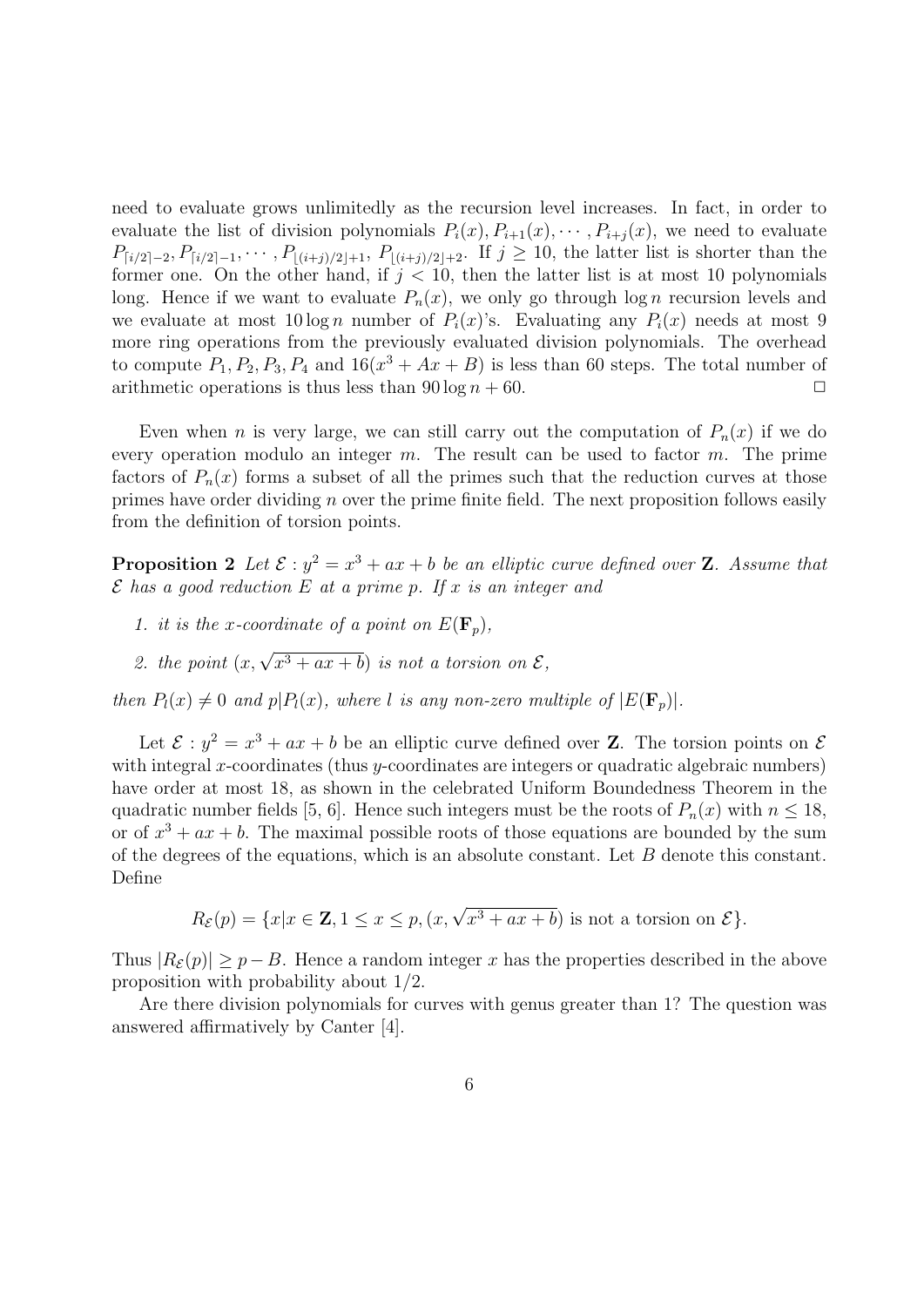#### 4 Algorithm description and example

We now describe the algorithm. There are a little difference between  $j = 0$  and  $j \neq 0$ , so we treat them separately. First we consider the case when  $j \neq 0$ . In the following algorithm, it suffices to set  $B_1 = B_2 = 10$ .

for each  $j \in \{(-2^5)^3, (-2^5 * 3)^3, (-2^5 * 3 * 5 * 11)^3, (-2^6 * 3 * 5 * 23 * 29)^3\}$ compute  $a = \frac{j}{1728 - j} \pmod{n};$ randomly select  $B_1$  integers  $c_1, c_2, \cdots, c_{B_1}$ ; randomly select  $B_2$  integers  $x_1, x_2, \cdots, x_{B_2}$ ; for each  $c \in \{c_1, c_2, \cdots, c_{B_1}\}\$ for each  $x \in \{x_1, x_2, \cdots, x_{B_2}\}\$ compute  $z = P_n(x) \pmod{n}$  where  $P_n$  is the *n*-th division polynomial of the ellipitic curve  $y^2 = x^3 + 3ac^2x + 2ac^3$ ; compute  $qcd(z, n);$ if the gcd is non-trivial, output the result and exit; endfor endfor endfor

This algorithm factors the following 80-digit number in the matter of seconds on a 1GHz PC.

#### n = 14443297275101543935537996127476354575421 81563961160832013134005088873165794135221

Let  $\mathcal E$  be the elliptic curve with  $j = -32768$  and  $c = 1$  and  $P_n$  be its n-th division polynomial. Evaluating  $P_n(7)$  (mod *n*) gives us

62334047003106547114945885165768177722754 917109098471755585303571551970193938981

Computing  $gcd(P_n(7), n)$  yields one factor of n:

p = 74611921979343086722526424506387128972933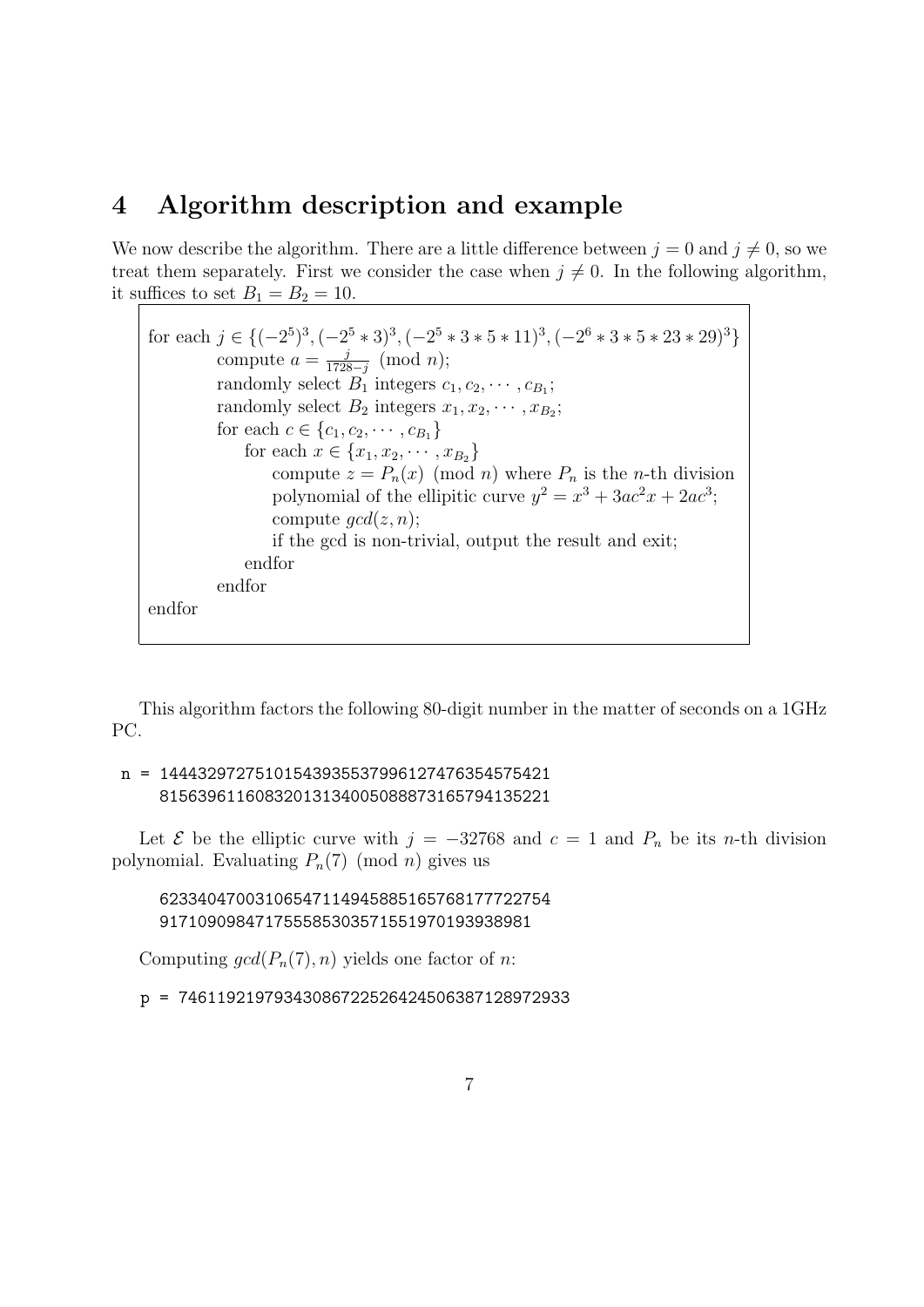Indeed,  $4p - 1 = 11 \times 164716750795079718789^2$ . The other factor of *n* is

 $q = 19357894679486057806987068960980789709937.$ 

Note that  $p\pm 1$  methods will not factor n in reasonable time, since the prime factorizations of  $p \pm 1$  and  $q \pm 1$  are

> $p-1 = 2^2 * 3 * 397 * 2557 * 6124995113867554987471742056624259,$  $p+1 = 2 * 37305960989671543361263212253193564486467,$  $q - 1 = 2^4 * 3 * 11 * 449 * 81654074203136843688782601745380263,$  $q + 1 = 2 * 7 * 101 * 13690165968519135648505706478770006867.$

None of the general-purpose factorization algorithm can factor  $n$  without hours of computation on a single 1GHz PC.

When  $j = 0$ , the curve is  $y^2 = x^3 + a$ . There are at most six isomorphic classes, depending on the sixth power residue classes that  $a$  belongs to. If randomly choose  $a$ , then with probability 1/6, we will have the right curve E with  $|E(\mathbf{F}_p)| = p$ . The algorithm in this case is as follows. We can set  $B_1 = 20$ .

randomly select  $B_1$  integers  $a_1, a_2, \cdots, a_{B_1}$ ; for each  $a \in \{a_1, a_2, \cdots, a_{B_1}\}\$ compute  $z = P_n(x) \pmod{n}$  where  $P_n$  is the *n*-th division polynomial of elliptic curve  $y^2 = x^3 + a$ ; compute  $gcd(z, n);$ if the gcd is non-trivial, output the result and exit; endfor

## 5 Extension to elliptic curves with small  $j$ -invariants

We can certainly use the elliptic curves other than the rational elliptic curves with complex multiplications. There are not many changes for the algorithm.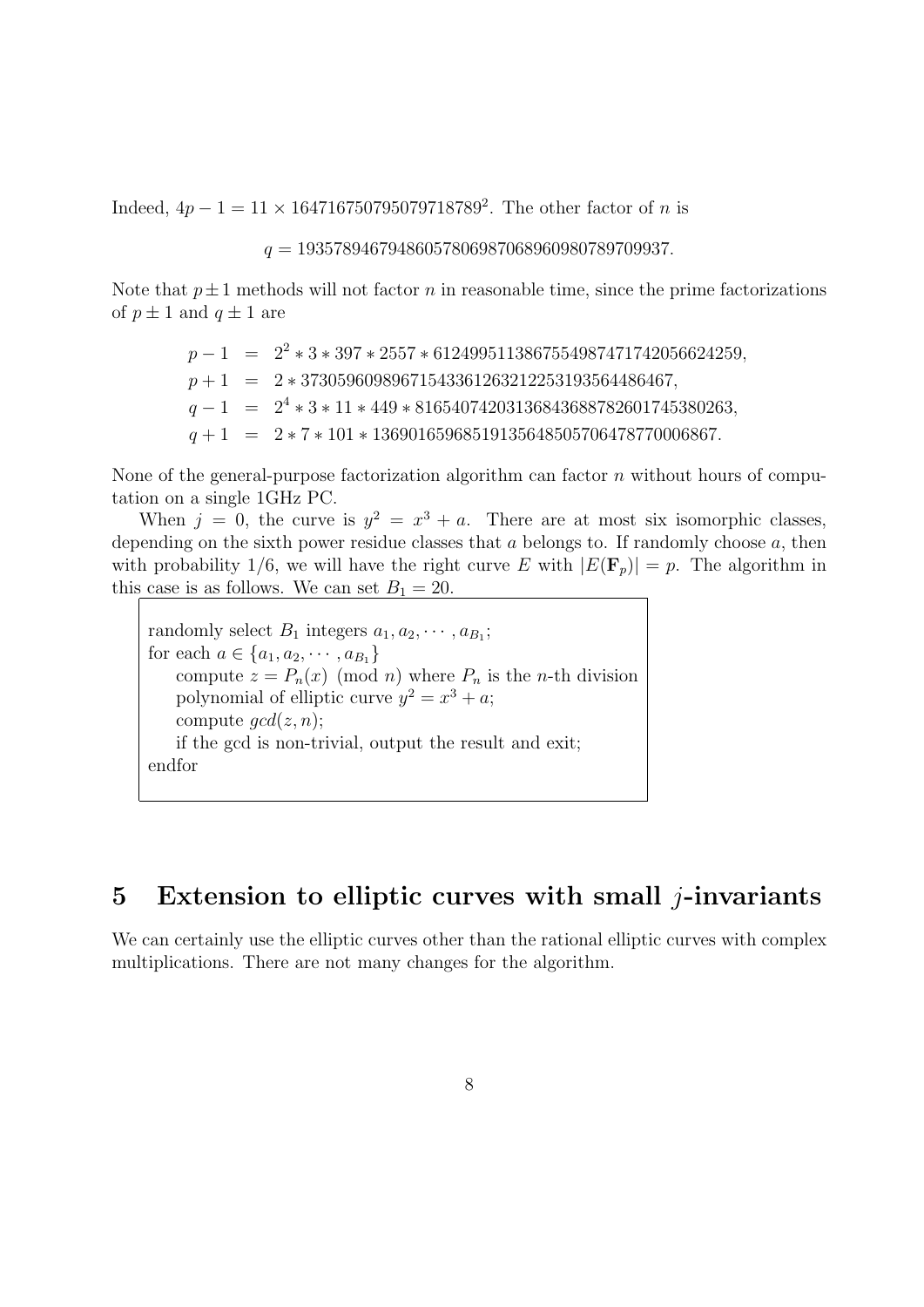for j from  $-B_3$  to  $B_3$ compute  $a = \frac{j}{1728-j} \pmod{n};$ randomly select  $B_1$  integers  $c_1, c_2, \cdots, c_{B_1}$ ; randomly select  $B_2$  integers  $x_1, x_2, \cdots, x_{B_2}$ ; for each  $c \in \{c_1, c_2, \cdots, c_{B_1}\}\$ for each  $x \in \{x_1, x_2, \cdots, x_{B_2}\}\$ compute  $z = P_n(x) \pmod{n}$  where  $P_n$  is the *n*-th division polynomial of the elliptic curve  $y^2 = x^3 + 3ac^2x + 2ac^3$ ; compute  $gcd(z, n);$ if the gcd is non-trivial, output the result and exit; endfor endfor endfor

In the algorithm, the bound  $B_3$  may be set accordingly. The time complexity is  $B_3(\log n)^{O(1)}$ 

How many primes are vulnerable to  $4p-1$  attack? For a random elliptic curve  $\mathcal{E}/Q$ , the now many primes are vulnerable to  $4p-1$  attack? For a random emptic curve  $\mathcal{E}/Q$ , the number of  $\mathbf{F}_p$ -points is a random integer (almost) uniformly distributed between  $p+1-2\sqrt{q}$ and  $p + 1 + 2\sqrt{p}$ . Hence heuristically, given an elliptic curve  $\mathcal{E}/\mathbf{Q}$ , for a random prime p, and  $p+1+2\sqrt{p}$ . Hence neuristically, given an emptic curve  $\mathcal{E}/\mathbf{Q}$ , for a random prime p,<br> $|\mathcal{E}_p(\mathbf{F}_p)|=p$  happens with probability  $O(1/\sqrt{p})$ , where  $\mathcal{E}_p$  is the reduction of  $\mathcal E$  at p. Let  $\pi_{\mathcal{E}}(x)$  denote the number of primes p less than x such that  $|\mathcal{E}_p(\mathbf{F}_p)| = p$  for the elliptic curve  $\mathcal{E}/Q$ . The above heuristic gives us

$$
\pi_{\mathcal{E}}(x) = O(\frac{x}{\log x} \frac{1}{\sqrt{x}}) = O(\frac{\sqrt{x}}{\log x}).
$$

In fact, it was conjectured by Lang and Trotter [7] that  $\pi_{\mathcal{E}}(x) \approx \frac{c\sqrt{x}}{\log x}$  $\frac{c\sqrt{x}}{\log x}$ . Note that c could be 0, for example when  $\mathcal E$  has non-trivial torsions.

This problem has been studied by Serre [13]. Assuming GRH, the upper bound of  $x^{4/5}(\log x)^{-1/5}$  has been proved by Murty etc. [11]. They also showed that the curve tends to have the number of points far away from the median  $p+1$  as p varies. Hence the number of RSA integers which can be efficiently factored by our algorithm is rare. However, some cautions need to be taken when we design RSA system, especially when we generate special form RSA moduli [8].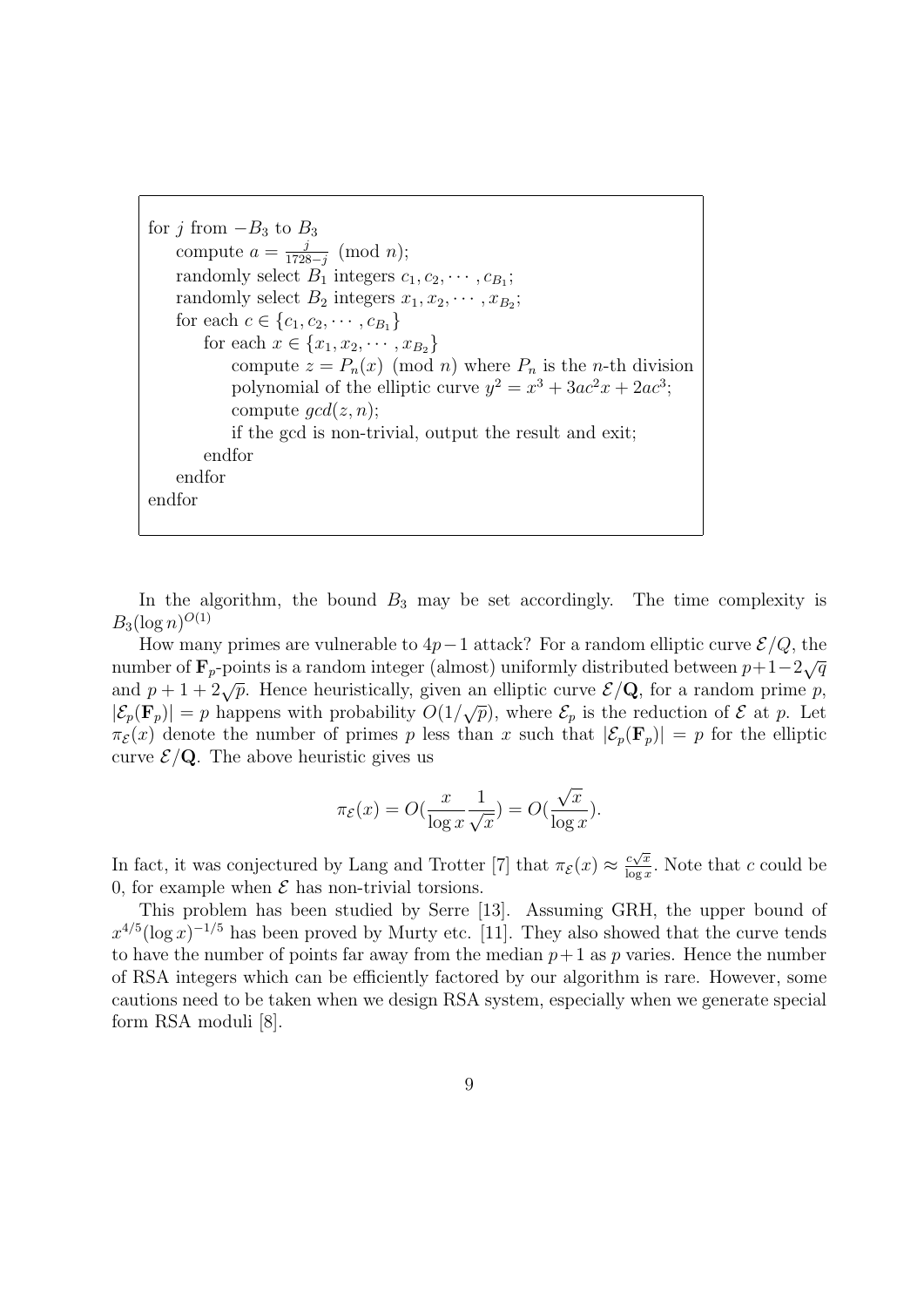#### 6 Conclusion and open problems

We propose a new special-purpose factorization algorithm, which splits  $n$  in polynomial time, if it has a prime factor of form  $(3b^2+1)/4$ ,  $(11b^2+1)/4$ ,  $(19b^2+1)/4$ ,  $(43b^2+1)/4$ ,  $(67b^2+$  $1/4$  or  $(163b^2+1)/4$ . As in the elliptic curve factorization algorithm, this method relies on the fact that the order of an elliptic curve group over  $\mathbf{F}_p$  is uniformly distributed between the fact that the order of an emptic curve group over  $\mathbf{r}_p$  is unformly distributed between  $p+1-2\sqrt{p}$  and  $p+1+2\sqrt{p}$ , hence could be p. If we use the multiplicative group of finite field, we can not obtain such an algorithm.

From the past experiences, we know the algorithms of factoring integers and solving the discrete logarithm over finite fields are usually coupled with each other. For example, when  $p-1$  is smooth, the discrete logarithm over  $\mathbf{F}_p$  admits efficient algorithm too. It is interesting to see whether the discrete logarithm problem on  $\mathbf{F}_p$  with p of the special forms has polynomial algorithm or not. It is well-known that the discrete logarithm problem on  $E/\mathbf{F}_p$  where  $|E(\mathbf{F}_p)| = p$  can be efficiently solved.

### References

- [1] Eric Bach and Jeffrey Shallit. Factoring with cyclotomic polynomials. Math. Comp., 52(185):201–219, 1989.
- [2] Dan Boneh, Glenn Durfee, and Nick Howgrave-Graham. Advances in cryptology. In Proc. of Crypto'99, volume 1666 of Lecture Notes in Computer Science, 1999.
- [3] Richard P. Brent. Recent progress and prospects for integer factorisation algorithms. In Proc. of COCOON 2000, volume 1858 of Lecture Notes in Computer Science. Springer-Verlag, 2000.
- [4] David G. Cantor. On the analogue of the division polynomials for hyperelliptic curves. J. Reine Angew. Math., 447:91–145, 1994.
- [5] S. Kamienny. Torsion points on elliptic curves and q-coefficients of modular forms. Inventiones Mathematicae, 109:221–229, 1992.
- [6] M. Kenku and F. Momose. Torsion points on elliptic curves defined over quadratic fields. Nagoya Mathematical Journal, 109:125–149, 1988.
- [7] Serge Lang and Hale Trotter. Frobenius distributions in  $GL_2$ -extensions. Springer-Verlag, Berlin, 1976.